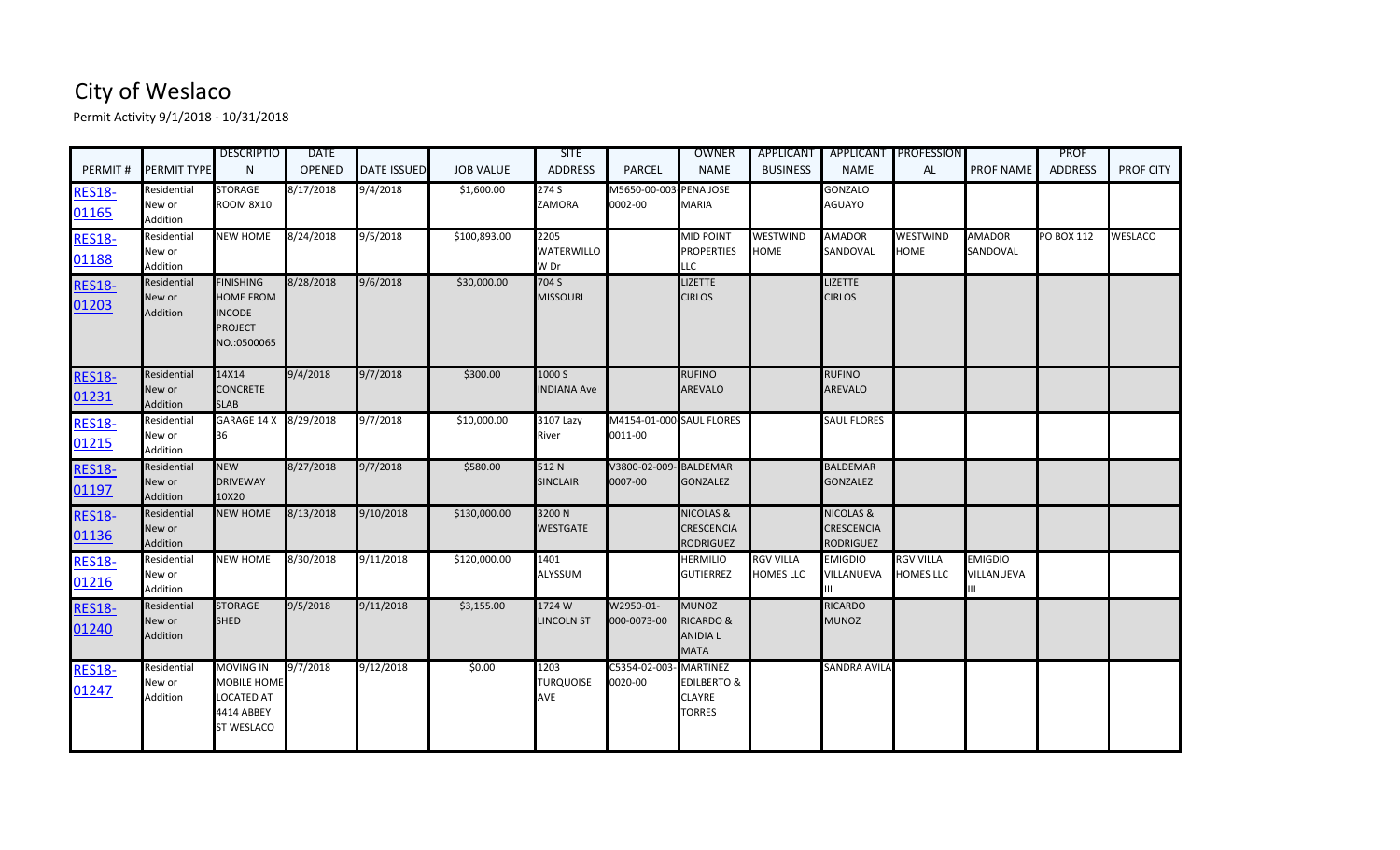| <b>RES18-</b> | Residential     | <b>NEW HOME</b>   | 8/28/2018 | 9/13/2018 | \$50,000.00  | 1007W            | B1650-00-003- ANNABELLE            |                    |                               | ANNABELLE           |                                |                     |                     |                 |
|---------------|-----------------|-------------------|-----------|-----------|--------------|------------------|------------------------------------|--------------------|-------------------------------|---------------------|--------------------------------|---------------------|---------------------|-----------------|
| 01205         | New or          |                   |           |           |              | <b>STONE ST</b>  | 0001-00                            | <b>LOPEZ</b>       |                               | LOPEZ               |                                |                     |                     |                 |
|               | <b>Addition</b> |                   |           |           |              |                  |                                    |                    |                               |                     |                                |                     |                     |                 |
| <b>RES18-</b> | Residential     | <b>NEW HOME</b>   | 9/5/2018  | 9/13/2018 | \$40,000.00  | <b>1708 BUEN</b> | P7415-00-000-                      |                    | WADE JURNEY JACK KENDAL       |                     | WADE JURNEY JACK KENDAL        |                     |                     |                 |
| 01234         | New or          |                   |           |           |              | CAMINO           | 0001-00                            |                    | <b>HOMES INC</b>              | <b>POLLOCK</b>      | HOMES INC                      | <b>POLLOCK</b>      |                     |                 |
|               | Addition        |                   |           |           |              |                  |                                    |                    |                               |                     |                                |                     |                     |                 |
| <b>RES18-</b> | Residential     | <b>NEW HOME</b>   | 9/5/2018  | 9/13/2018 | \$48,000.00  | 1704 BUEN        | P7415-00-000-                      |                    | <b>WADE JURNEY</b>            | <b>JACK KENDAL</b>  | <b>WADE JURNEY JACK KENDAL</b> |                     |                     |                 |
| 01236         | New or          |                   |           |           |              | <b>CAMINO St</b> | 0002-00                            |                    | <b>HOMES INC</b>              | <b>POLLOCK</b>      | <b>HOMES INC</b>               | <b>POLLOCK</b>      |                     |                 |
|               | Addition        |                   |           |           |              |                  |                                    |                    |                               |                     |                                |                     |                     |                 |
| <b>RES18-</b> | Residential     | <b>NEW HOME</b>   | 9/5/2018  | 9/13/2018 | \$106,900.00 | 1700 BUEN        |                                    |                    | <b>WADE JURNEY</b>            | <b>JACK KENDAL</b>  | WADE JURNEY JACK KENDAL        |                     |                     |                 |
| 01237         | New or          |                   |           |           |              | CAMINO           |                                    |                    | <b>HOMES INC</b>              | <b>POLLOCK</b>      | HOMES INC                      | POLLOCK             |                     |                 |
|               | Addition        |                   |           |           |              |                  |                                    |                    |                               |                     |                                |                     |                     |                 |
| <b>RES18-</b> | Residential     | <b>NEW HOME</b>   | 9/5/2018  | 9/18/2018 | \$144,170.00 | 1601 CEDAR       |                                    |                    | LAVIN                         | <b>ANDRES</b>       | LAVIN                          | <b>ANDRES</b>       | 105 E               | <b>PHARR</b>    |
| 01233         | New or          |                   |           |           |              | <b>COVE</b>      |                                    |                    | <b>CONSTRUCTIO</b> HINOJOSA   |                     | CONSTRUCTIO HINOJOSA           |                     | <b>INTERSTATE 2</b> |                 |
|               | <b>Addition</b> |                   |           |           |              |                  |                                    |                    | N LLC                         |                     | N LLC                          |                     | STE C               |                 |
| <b>RES18-</b> | Residential     | <b>CAR GARAGE</b> | 9/10/2018 | 9/19/2018 | \$22,000.00  | 2302             | W4290-01-                          | <b>PINEDA</b>      |                               | MARIA ANITA         |                                |                     |                     |                 |
| 01253         | New or          | 20X24             |           |           |              | <b>SPICEWOOD</b> | 000-0022-00                        | <b>MARIA ANITA</b> |                               | PINEDA              |                                |                     |                     |                 |
|               | Addition        |                   |           |           |              |                  |                                    | & DANIEL D         |                               |                     |                                |                     |                     |                 |
|               |                 |                   |           |           |              |                  |                                    |                    |                               |                     |                                |                     |                     |                 |
| <b>RES18-</b> | Residential     | <b>NEW HOME</b>   | 9/5/2018  | 9/19/2018 | \$10,000.00  | 3213 LAZY        | M4154-01-000                       |                    |                               | MANUEL              |                                |                     |                     |                 |
| 01239         | New or          |                   |           |           |              | <b>RIVER</b>     | 0018-00                            |                    |                               | MENDEZ              |                                |                     |                     |                 |
|               | Addition        |                   |           |           |              |                  |                                    |                    |                               |                     |                                |                     |                     |                 |
| <b>RES18-</b> | Residential     | <b>NEW HOME</b>   | 8/29/2018 | 9/20/2018 | \$75,000.00  |                  | 4105 SABATINI L3135-01-000- JUAREZ |                    | <b>TRINITY SOL</b>            | <b>JULIAN SOLIS</b> | <b>TRINITY SOL</b>             | <b>JULIAN SOLIS</b> |                     |                 |
| 01207         | New or          |                   |           |           |              | DR               | 0057-00                            | LEONARDO           | <b>CONSTRUCTIO</b>            |                     | <b>CONSTRUCTIO</b>             |                     |                     |                 |
|               | Addition        |                   |           |           |              |                  |                                    |                    |                               |                     |                                |                     |                     |                 |
| <b>RES18-</b> | Residential     | <b>EXTENDING</b>  | 9/13/2018 | 9/21/2018 | \$4,000.00   | 620 E            |                                    |                    |                               | HERMELINDA          |                                |                     |                     |                 |
| 01263         | New or          | AND FIXING        |           |           |              | AGOSTADERO       |                                    |                    |                               | <b>FLORES</b>       |                                |                     |                     |                 |
|               | Addition        | <b>DRIVEWAY</b>   |           |           |              |                  |                                    |                    |                               |                     |                                |                     |                     |                 |
| <b>RES18-</b> | Residential     | <b>NEW HOME</b>   | 8/20/2018 | 9/21/2018 | \$70,000.00  | 1920 ginger      | S5447-00-000-EZEQUIEL              |                    |                               | <b>EZEQUIEL</b>     |                                |                     |                     |                 |
| 01169         | New or          |                   |           |           |              | Ave              | 0081-00                            | <b>MOYA</b>        |                               | <b>MOYA</b>         |                                |                     |                     |                 |
|               | Addition        |                   |           |           |              |                  |                                    |                    |                               |                     |                                |                     |                     |                 |
| <b>RES18-</b> | Residential     | <b>NEW HOME</b>   | 9/13/2018 | 9/21/2018 | \$42,000.00  | 1916 W           | E8500-00-002-NONDOD LLC            |                    |                               | MARIA DE            |                                |                     |                     |                 |
| 01261         | New or          |                   |           |           |              | <b>BEAUMONT</b>  | 0001-00                            |                    |                               | <b>JESUS VELA</b>   |                                |                     |                     |                 |
|               | Addition        |                   |           |           |              | DR               |                                    |                    |                               | <b>GALVEZ</b>       |                                |                     |                     |                 |
| <b>RES18-</b> | Residential     | <b>NEW HOME</b>   | 8/31/2018 | 9/24/2018 | \$100,000.00 | 608 Tres         |                                    | <b>AURELIO</b>     | <b>AURELIO</b>                | Aurelio             | <b>AURELIO</b>                 | Aurelio             | PO BOX 177 /        | <b>PROGRESO</b> |
| 01228         | New or          |                   |           |           |              | Marias           |                                    | <b>RAMIREZ JR</b>  | RAMIREZ JR                    | Ramirez Jr.         | <b>RAMIREZ JR</b>              | Ramirez Jr.         | 505 MILLS ST        |                 |
|               | Addition        |                   |           |           |              |                  |                                    |                    | <b>CONSTRUCTIO</b>            |                     | <b>CONSTRUCTIO</b>             |                     |                     |                 |
|               |                 |                   |           |           |              |                  |                                    |                    | N, LLC                        |                     | N, LLC                         |                     |                     |                 |
| <b>RES18-</b> | Residential     | <b>NEW HOME</b>   | 9/17/2018 | 9/25/2018 | \$87,000.00  | 3522 SPANISH     |                                    | G & GC             | G & GC                        | <b>GENARO</b>       | G & GC                         | <b>GENARO</b>       | 3209                | <b>EDINBURG</b> |
| 01277         | New or          |                   |           |           |              | OAK              |                                    |                    | CONSTRUCTIO CONSTRUCTIO CANTU |                     | CONSTRUCTIO CANTU              |                     | <b>SALVADOR</b>     |                 |
|               | Addition        |                   |           |           |              |                  |                                    | N INC              | N INC                         |                     | N INC                          |                     |                     |                 |
| <b>RES18-</b> | Residential     | <b>NEW HOME</b>   | 9/17/2018 | 9/26/2018 | \$36,000.00  | 3209 LAZY        |                                    | <b>NORMA</b>       |                               | <b>NORMA MYRA</b>   |                                |                     |                     |                 |
| 01275         | New or          |                   |           |           |              | <b>RIVER</b>     |                                    | <b>MAYRA</b>       |                               | MENDEZ              |                                |                     |                     |                 |
|               | Addition        |                   |           |           |              |                  |                                    | <b>MENDEZ</b>      |                               |                     |                                |                     |                     |                 |